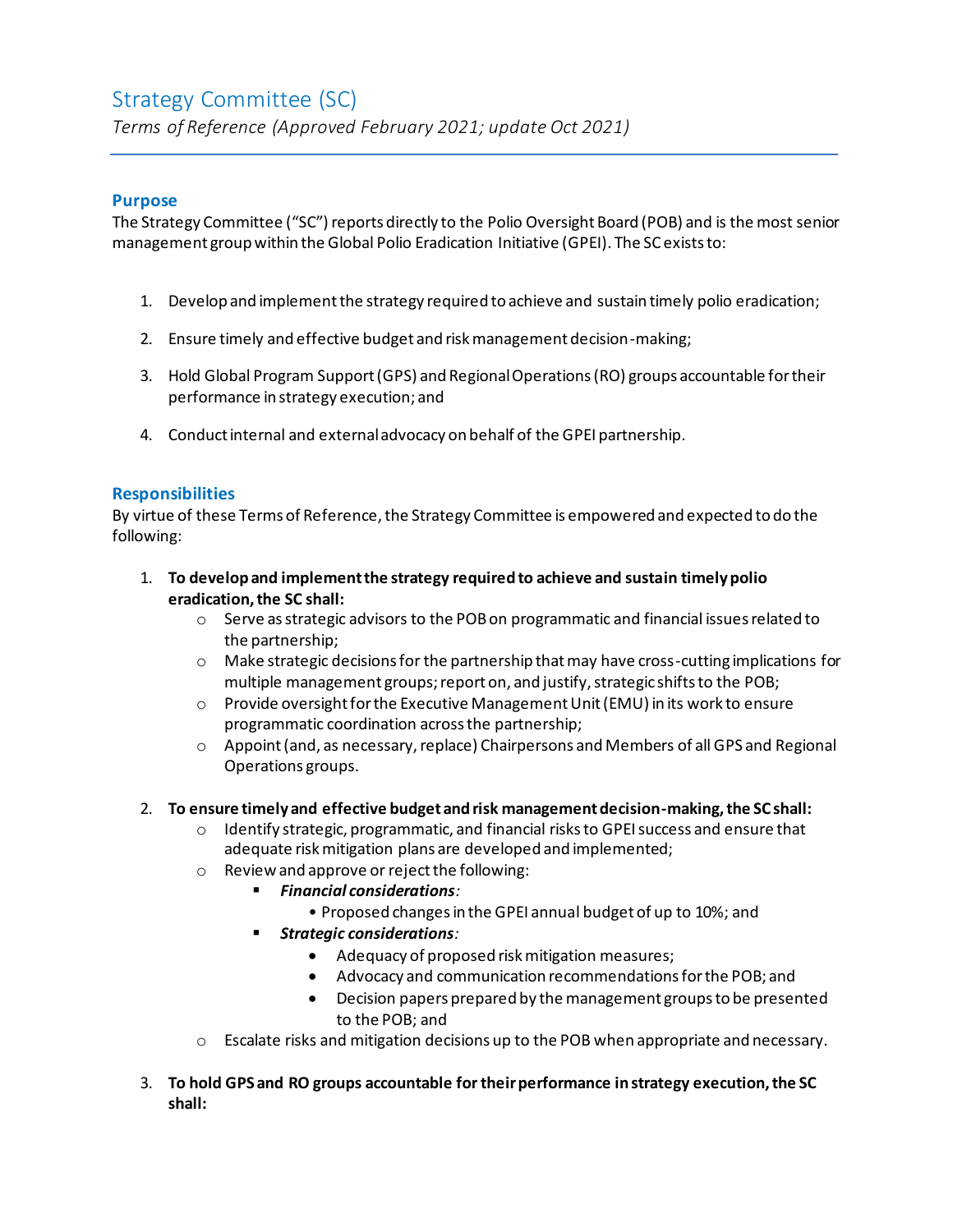- $\circ$  Review and approve GPS and RO group strategic priorities, annual work plans, and interim progress reports;
- o Based on EMU reporting, enforce performance accountability of GPS and RO groups based on metrics delineated in the performance management framework developed by the EMU;
- $\circ$  In exceptional circumstances, resolve operational conflicts that cannot be adequately addressed by the EMU working in collaboration with the other management groups involved; and
- $\circ$  Attempt to resolve inter-agency staff performance issues that significantly hinder eradication progress, escalating issues to the POB for action when necessary.
- **4. To conduct internal and advocacy on behalf of the GPEI partnership, the SC shall:** o Directly engage internal and external stakeholders on behalf of the partnership in support of the GPEI strategy;
	- o Review and approve advocacy and communication requests made of POB Members; and
	- $\circ$  On behalf of the POB, serve as the primary point of contact for the following Advisory & Consultative Support groups:
		- Global Certification Commission;
		- Independent Monitoring Board (IMB);
		- Polio Partners Group; and
		- SAGE Policy Working Group.

# **Composition & Secretariat**

The SC will consist of seven (7) Members in total: six (6) Members representing the six (6) partner agencies plus one (1) Member representing the broader donor community. SC Members from the partner agencies shall be at the Polio Director or equivalent level within their respective institutions. Recommended membership is as follows:

- **World Health Organization**: Director, Polio
- **Bill & Melinda Gates Foundation**: Director, Polio
- **US Centers for Disease Control**: Chief, Polio Eradication Branch
- **UNICEF**: Director, Polio Eradication
- **Rotary International**: Director, PolioPlus
- **Gavi**: Managing Director/Director
- **Donor Community Seat**: TBD by donors (*FCDO currently holding this role*).

# **Donor Selection**

The donor representative shall be selected by the donor community, in accordance with the following:

- The donor representative shall serve a twelve (12) month term, renewable or rotating without restriction at the discretion of the broader donor community
- The donor representative must possess sufficient stature, knowledge, and authority to allow effective engagement with SC Members as peers
- The donor representative must commit to consistent participation in SC meetings for the duration of their term (at least monthly attendance)

# Chair Selection and Role

The Strategy Committee shall be chaired by the SC Member from the WHO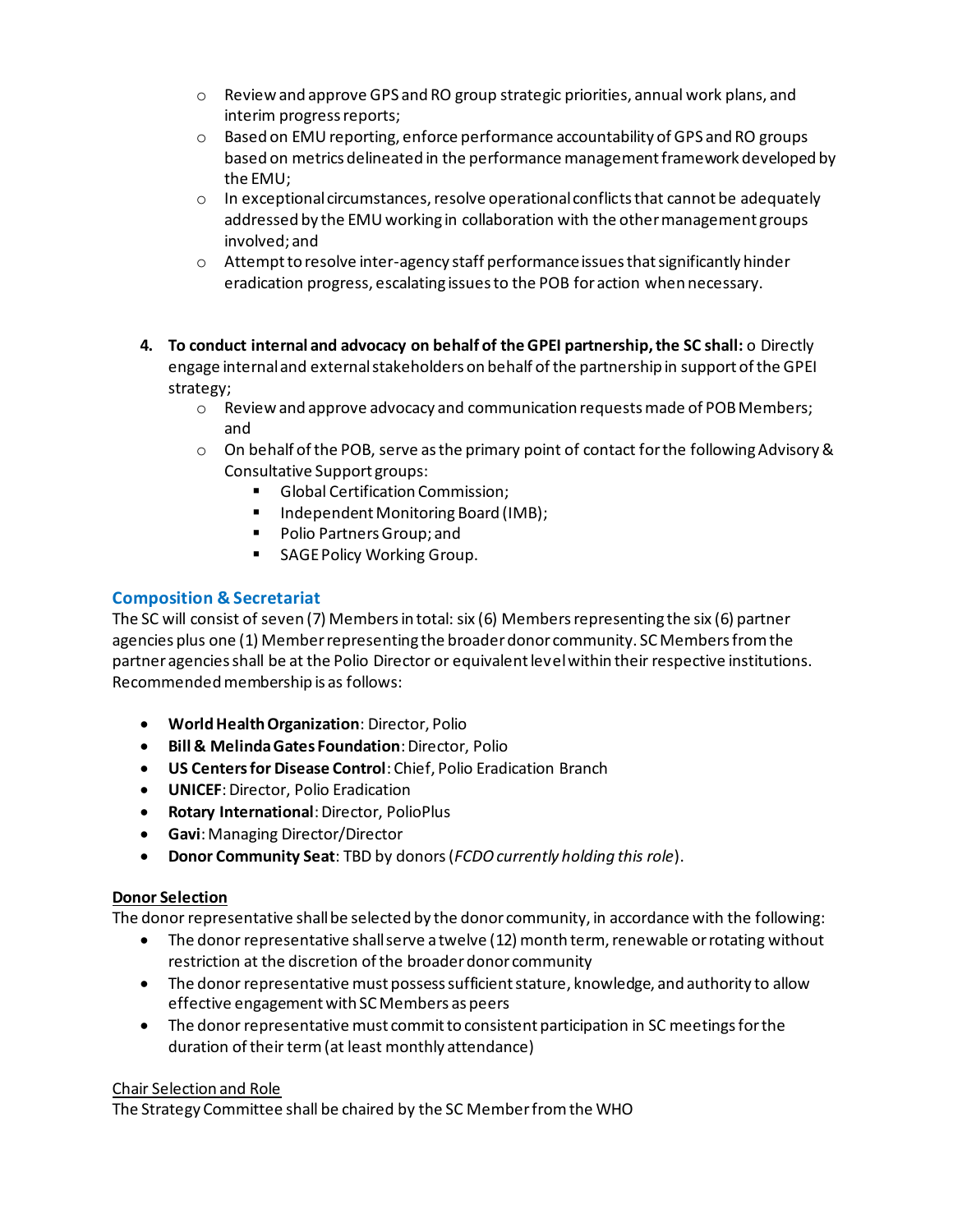- The SC Chair shall make the POB aware of all relevant SC decisions at each POB meeting, or as requested by the POB
- The Chair shall also work with the SC Secretariat to develop and distribute agendas for SC meetings

# Secretariat Role

- The Secretariat role for the SC shall be filled by dedicated resources within the EMU
- In its role as Secretariat, the EMU shall be responsible for distributing any required meeting materials to SC Members and any other meeting participants in advance of each meeting
- The EMU shall also document and circulate meeting minutes to both the SC and relevant meeting participants following each meeting

# **Accountability**

# Accountability

- The SC is directly accountable to the POB
- With the exception of the donor representative, individual SC Members serve on the SC at the pleasure of their institutional POB Member

# Reporting

- The SC shall provide semi-annual progress reports to the POB encompassing all GPEI activities
- With support from the EMU, the SC shall compile an annual report on GPEI strategy implementation and programmatic priorities. This report shall be made public following endorsement by the POB
- The EMU shall provide meeting minutes of all SC meetings to all relevant stakeholders, as determined by SC Chair in consultation with SC Members

# Decision-Making

- Each SC Member shall have one (1) vote. That vote may be exercised by either the SC Member, or by someone the Member specifically identifies as their designee
- Quorum shall be defined as the presence of at least five (5) SC Members. No votes may be taken in the absence of a quorum
- Unanimity is the ideal for all decisions made by the SC. When unanimity cannot be achieved, the affirmative votes of at least five (5) SC Members shall be deemed sufficient for an SC position to be adopted
- In instances where it is impossible for five (5) or more SC Members partners to agree, decisions may be escalated for resolution by the POB

# **Rhythm of Business**

# Meeting Scheduling & Participation

- SC Meetings:
	- $\circ$  SC meetings shall focus on topics specified within the purpose and responsibilities of the SC as defined by these Terms of Reference
	- o SC meetings shall be held at least fortnightly, as determined by the Chair (in collaboration with the EMU)